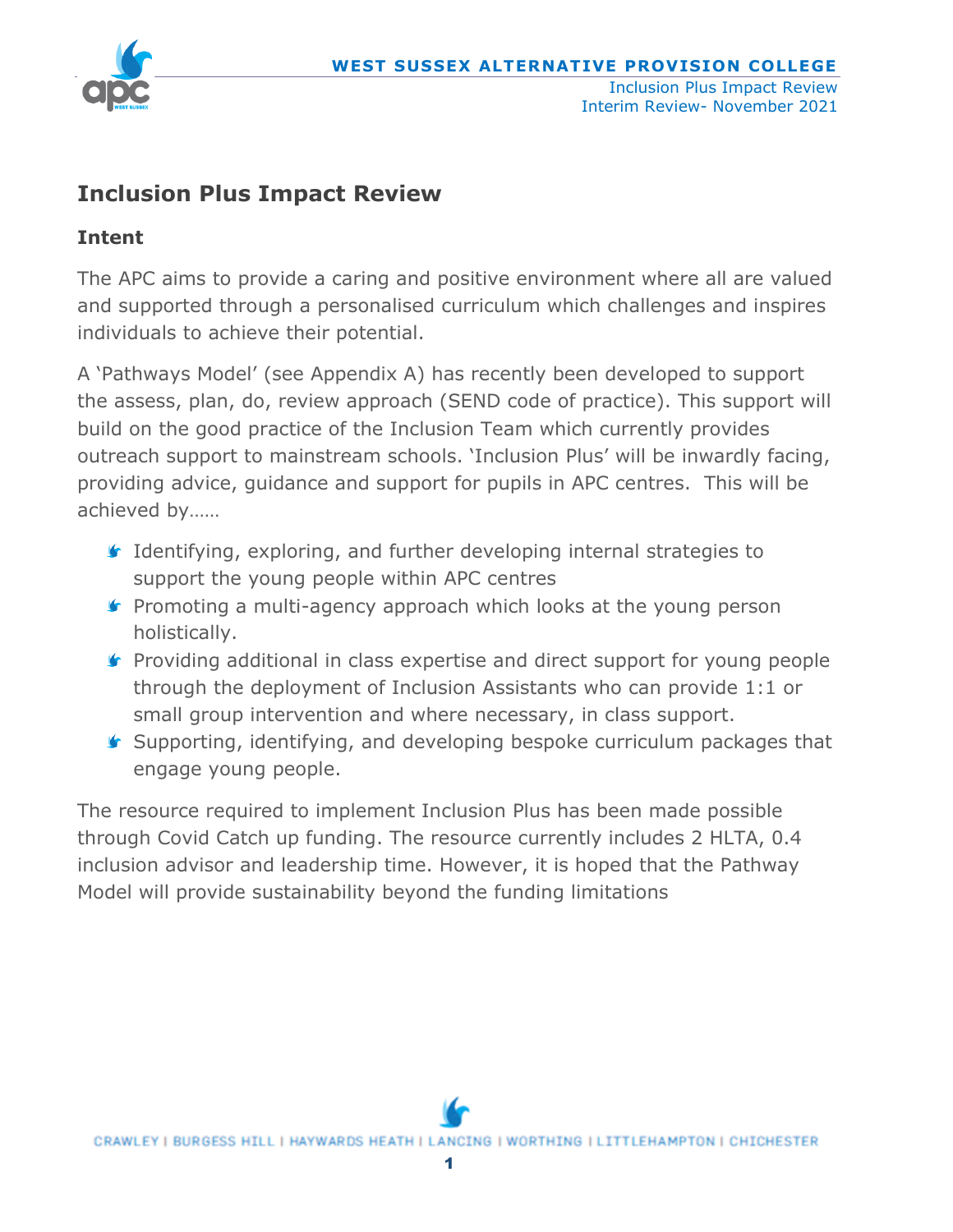

#### **Provision Menu**

- ALL identified students are offered face to face meetings.
- Additional engagement activities offered during the summer term included Crimsham farm and Football success program.
- **■** 1 to 1 meetings with HLTA
- $\mathbf f$  1 to 1 boxing intervention
- HLTAs attendance at CP/CIN Meetings and communication with external agencies.
- **G** HLTA doorstep visits
- **HLTA** attendance at community-based meetings
- **Inclusion advisor visiting each centre to support pathway provision** and offer observations of current practice.

## **Monitoring**

- **S** HLTA's maintain pupil tracking sheets
- **S** Pathway RAG system
- AHT strategic responsibility including line management support

#### **Resource**

- DFE Funding totaling £70,033 has been planned to fund:
	- 0.4 FTE Inclusion advisor
	- 2 FTE Inclusion Plus HLTA's
	- 0.2 FTE Boxing HLTA
	- AHT time
	- Inclusion Plus engagement activities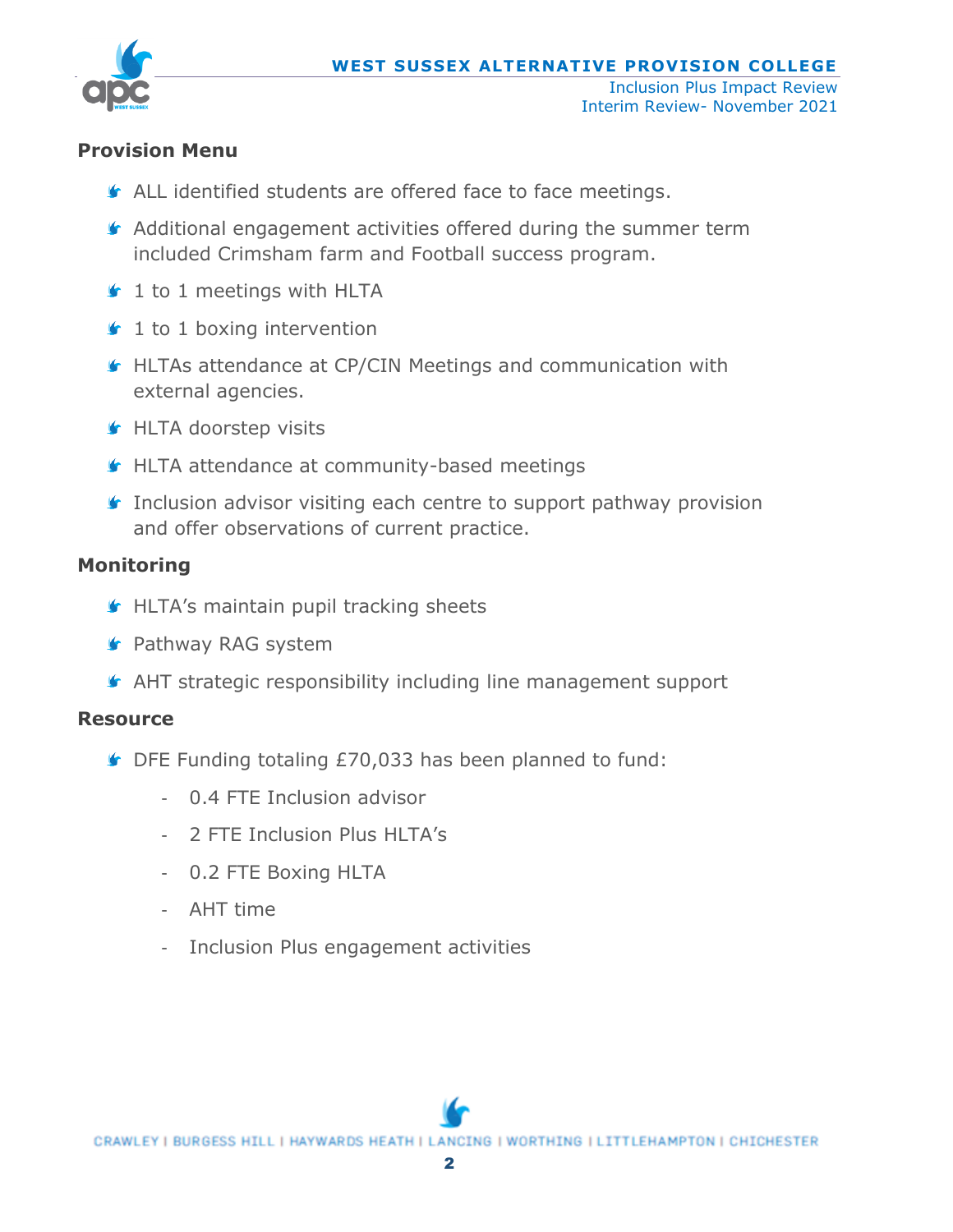

Inclusion Plus Impact Review Interim Review- November 2021

|                     | <b>Financial</b><br>Year<br>2020/21 | <b>Financial</b><br>Year<br>2021/22 | <b>Academic</b><br>Year<br>2021/22 |                                     |
|---------------------|-------------------------------------|-------------------------------------|------------------------------------|-------------------------------------|
| <b>Total Income</b> | £40,880.00                          | £29,200.00                          | £70,080.00                         |                                     |
| <b>Expenditure</b>  | £21,427.39                          | £43,611.08                          | £65,038.47                         |                                     |
| <b>Teacher</b>      | £2,027.80                           | £20,729.76                          | £22,757.56                         |                                     |
| <b>TA</b>           | £7,729.59                           | £16,916.32                          | £24,645.91                         |                                     |
| <b>Resources</b>    | £11,670.00                          | £5,965.00                           | £17,635.00                         |                                     |
|                     |                                     |                                     | £5,041.53                          | Underspend to be<br>returned to DFE |

#### **Impact**

#### **Data**

The Inclusion Plus team have achieved significant impact upon YP and their chances of reengaging successfully in APC provision. 93% of pupils working with Inclusion Plus have been effectively supported to access centres more effectively or supported them to access ongoing suitable provision within the service.

| Centre Access by Pathway: | Pathway |  |           |              |
|---------------------------|---------|--|-----------|--------------|
| Centre                    |         |  |           | <b>Total</b> |
| Burgess Hill              |         |  |           |              |
| Crawley                   |         |  |           |              |
| Lancing                   |         |  |           |              |
| Littlehampton             |         |  |           |              |
| Worthing                  |         |  |           |              |
| Total case by pathway     | 13      |  | <b>30</b> | 58           |

| <b>Resource Data:</b>                                              |               |
|--------------------------------------------------------------------|---------------|
| Resource                                                           | Pupil numbers |
| Average Telephone Calls per pupil:                                 |               |
| Average Number of Meetings (Planning/review/multi-agency) attended |               |
| per pupil:                                                         |               |
| Average home visits per pupil:                                     |               |
| Average 1:1 engagement or support sessions per pupil:              |               |
| Number of pupils accessing boxing                                  |               |

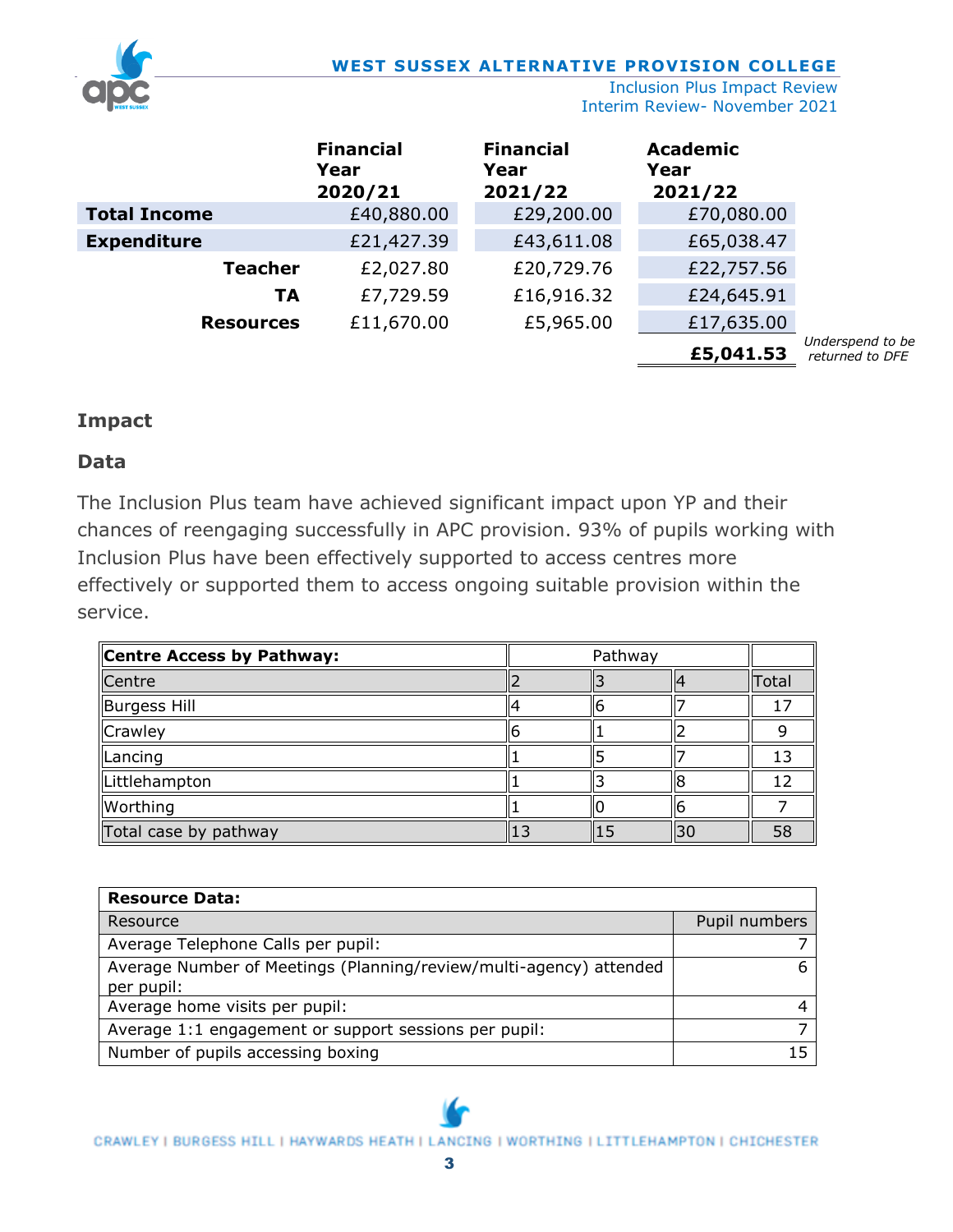

#### **WEST SUSSEX ALTERNATIVE PROVISION COLLEGE**

Inclusion Plus Impact Review Interim Review- November 2021

| Number of pupils accessing Crimsham Farm                      |  |
|---------------------------------------------------------------|--|
| Number of pupils accessing Alfolds/APC football interventions |  |

| <b>Inclusion Plus Outcomes</b> (all cases since February 2021)               |         |                 |               |  |
|------------------------------------------------------------------------------|---------|-----------------|---------------|--|
|                                                                              | Outcome | <b>Students</b> | $\frac{0}{0}$ |  |
| Inclusion Plus outcomes since Feb 2021                                       | 0       | 14              | 24.13793      |  |
|                                                                              | 1       | 36              | 62.06897      |  |
|                                                                              | 2       | 3               | 5.172414      |  |
| 0 - Open cases                                                               |         |                 |               |  |
| 1 - Closed accessing centre                                                  |         |                 |               |  |
| 2 - Closed unable to make progress over time                                 | 3       | 5               | 8.62069       |  |
| 3 - Closed alternative provision is in place (Outreach/Online/Reintegration) |         |                 |               |  |
|                                                                              | Total   | 58              |               |  |

#### **Impact on Attendance** (all cases since February 2021)

|                                     | Attendance                                              | Students | $\frac{0}{0}$      |
|-------------------------------------|---------------------------------------------------------|----------|--------------------|
| Inclusion Plus impact on attendance | Improved from<br>baseline<br>No impact from<br>baseline | 34<br>24 | 58.6207<br>41.3793 |
| · Improved<br>No impact             | <b>Total</b>                                            | 58       |                    |

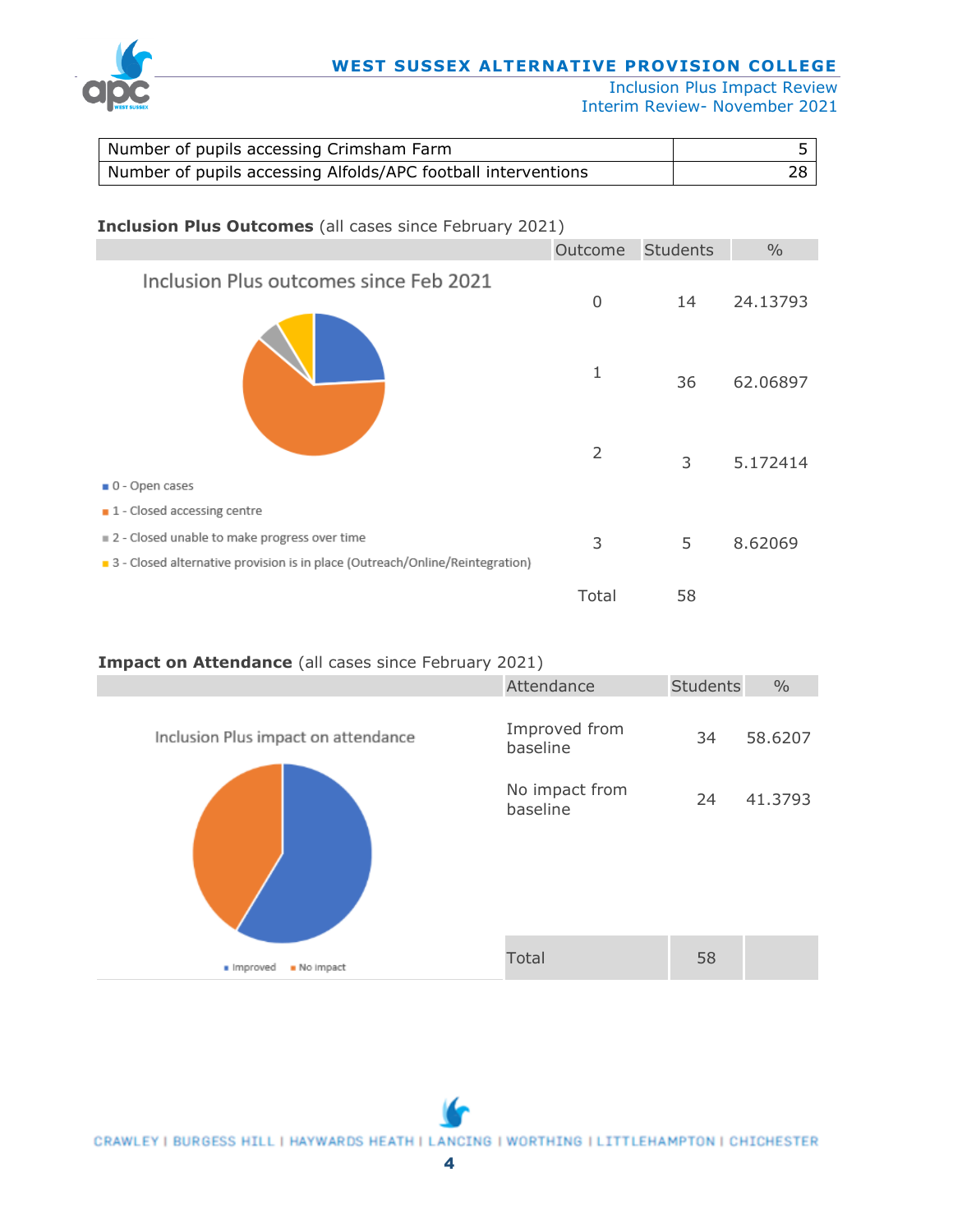

## **Case Studies**

## Case Study 1 (LH): Outcome 0 example (Open cases)

LH is a current open case to Inclusion Plus and we are in the initial stages of our support. LH was referred as she was refusing to attend centre and refusing to engage with the outreach and attendance team. LH refuses to leave the house and spends most of the time in her bedroom. Supporting external services have often been referred to, but unfortunately often closed due to lack of engagement from LH. We have identified the following area of support:

- **Transition Planning for post 16**
- **Interaction and relationships**
- **■** Emotional/self-awareness
- **Access to education and attendance**

## Current support:

Inclusion Plus staff have been working with LH for 2 months, building interaction, rapport and trust, initially through a closed door to playing basic interactive games such as rock, paper, scissors and engaging through Microsoft teams messaging. Progress has been positive, and we have this week obtained a laptop for LH and we will be launching a teams based 1:1 timetable, using a mix of centre and Inclusion Plus staff. The plan is to start to build more face-toface engagement and some community-based activities before engaging with some after-hours work in centre.

## Case Study 2 (MM): – Outcome 1 example (Closed - accessing centre)

MM was referred as a pathway 2 pupil, with deteriorating attendance and struggling to engage with centre offer at Littlehampton. Our Initial assessment of M isolated 3 main issues that we felt Inclusion Plus needed to address:

- Lack of Multi-Disciplinary Team supporting
- Challenges associated with Self-Management of Behaviour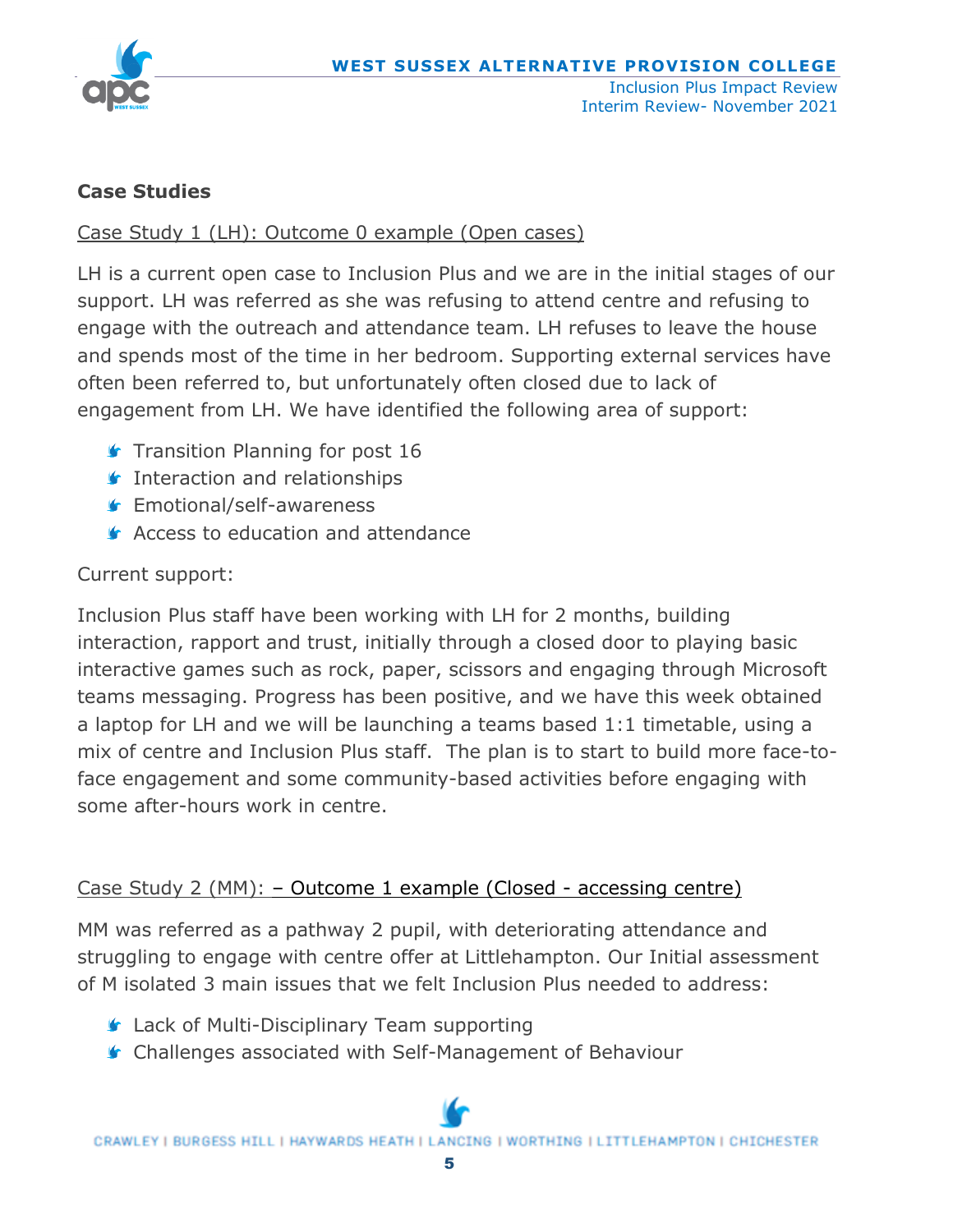

Interim Review- November 2021

Challenges Associated with interactions with other

Interventions received:

- **Alfolds/APC football interventions packages**
- Weekly 1:1 In centre direct mentoring sessions
- **G** Crimsham Farm intervention program
- **Inclusion Plus Boxing Intervention Program**
- **G** Home Liaisons and subsequent increased awareness of potential social care concerns
- Increased Multi-disciplinary engagement and wider holistic support

Alongside centre, this holistic approach has had a significant impact including:

- Increased stability at home and ongoing support
- Awareness of routes back to mainstream and approaching the window of opportunity to access mainstream
- **S** Direction and goals
- Increased attendance by 45.80%

# Case Study 3 (JC): Outcome 2 example (Closed - unable to make progress over time)

JC was referred at a Pathway 3 pupil, JC was recognised as having special educational needs and an EHC needs assessment application was in the process of being developed. JC was withdrawn and quiet, however would have outburst of frustrations and emotion. The following areas were focus areas for JC.

- Develop emotional resilience and strategies to manage difficult situations
- **Support centre to increase breadth of provision.**
- **Support the EHC needs assessment application process**

Interventions received:

- **Alfolds/APC football interventions packages**
- $\blacktriangleright$  Weekly 1:1 In centre direct mentoring sessions
- $\mathbf f$  In class 1:1 support
- **Centre strategy planning**

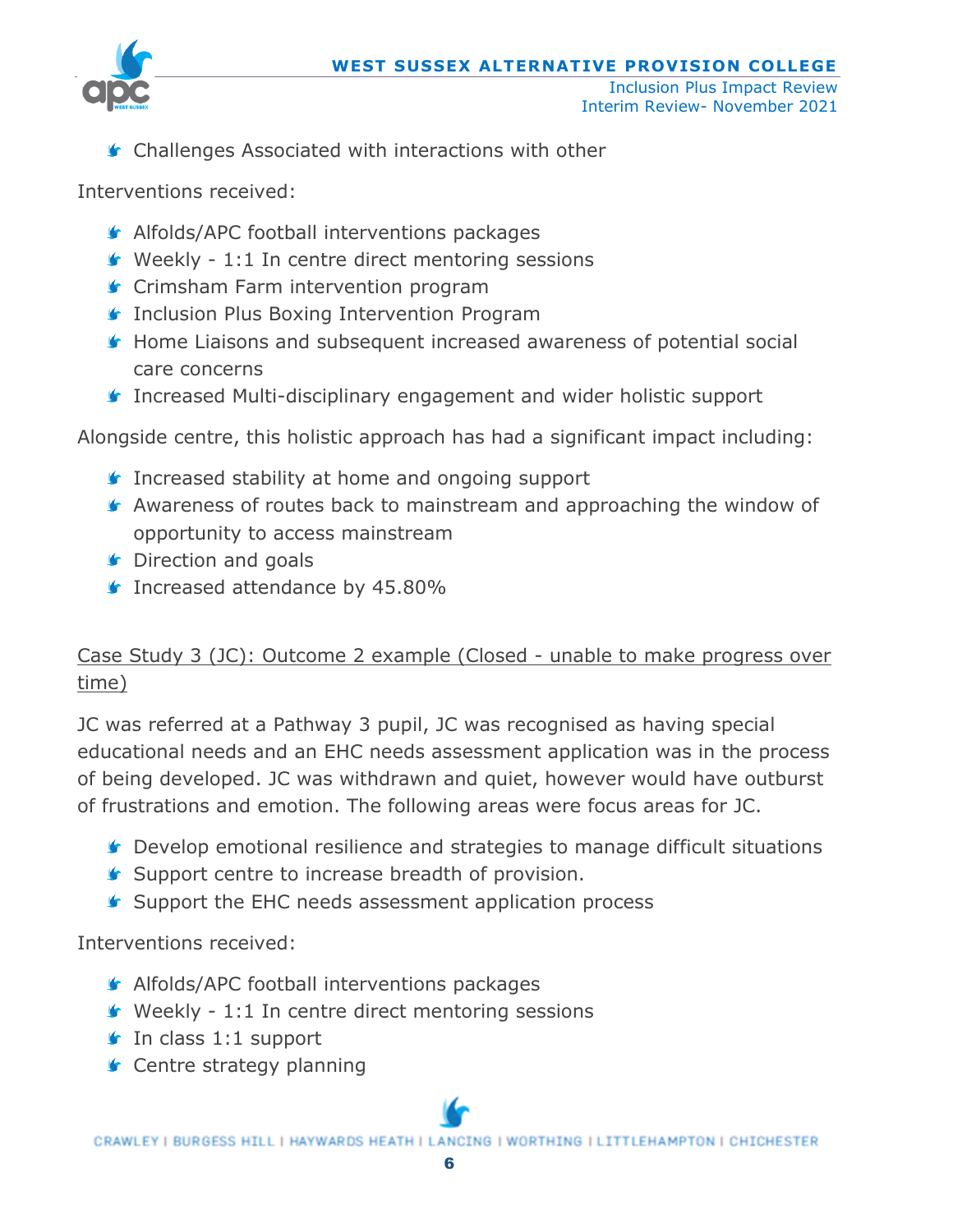

**Inclusion Advisory support and guidance** 

Alongside centre, it has unfortunately been difficult to measure impact

- **F** Engagement with Inclusion Plus football program increased breadth of provision
- **Increased attendance by 13.9%**

Inclusion plus supported the process for EHC needs assessment application submission and provided breadth of provision through our football and boxing programs. Whilst Inclusion Plus and Littlehampton have struggled to have a notable impact with JC, his needs have now been clearly established and he will be transitioning to specialist provision in the future.

# Learning for staff:

APC are able to support the identification of SEN but may at times struggle to meet the needs of complex young people who require specialist support.

# Case Study 4 (EG): Outcome 3 (Closed - alternative provision in place (Outreach/Online/reintegration)

EG was referred as a pathway 2 pupil; EG had been taking part in our football intervention program and had received several FTE's for aggressive behaviour towards peers and adults whilst in centre. Our initial assessment of EG suggested the following 3 areas to address:

- **F** Emotional Regulation, specifically managing outbursts
- Lack of emotional resilience, communicated as rude and defiant
- Significant Instability at home

Interventions received:

- **Alfolds/APC football interventions packages**
- $\blacktriangleright$  Weekly 1:1 in centre direct mentoring sessions
- Home Liaisons and subsequently increased awareness of potential social care concerns.
- Increase Multi-disciplinary engagement and wider holistic support

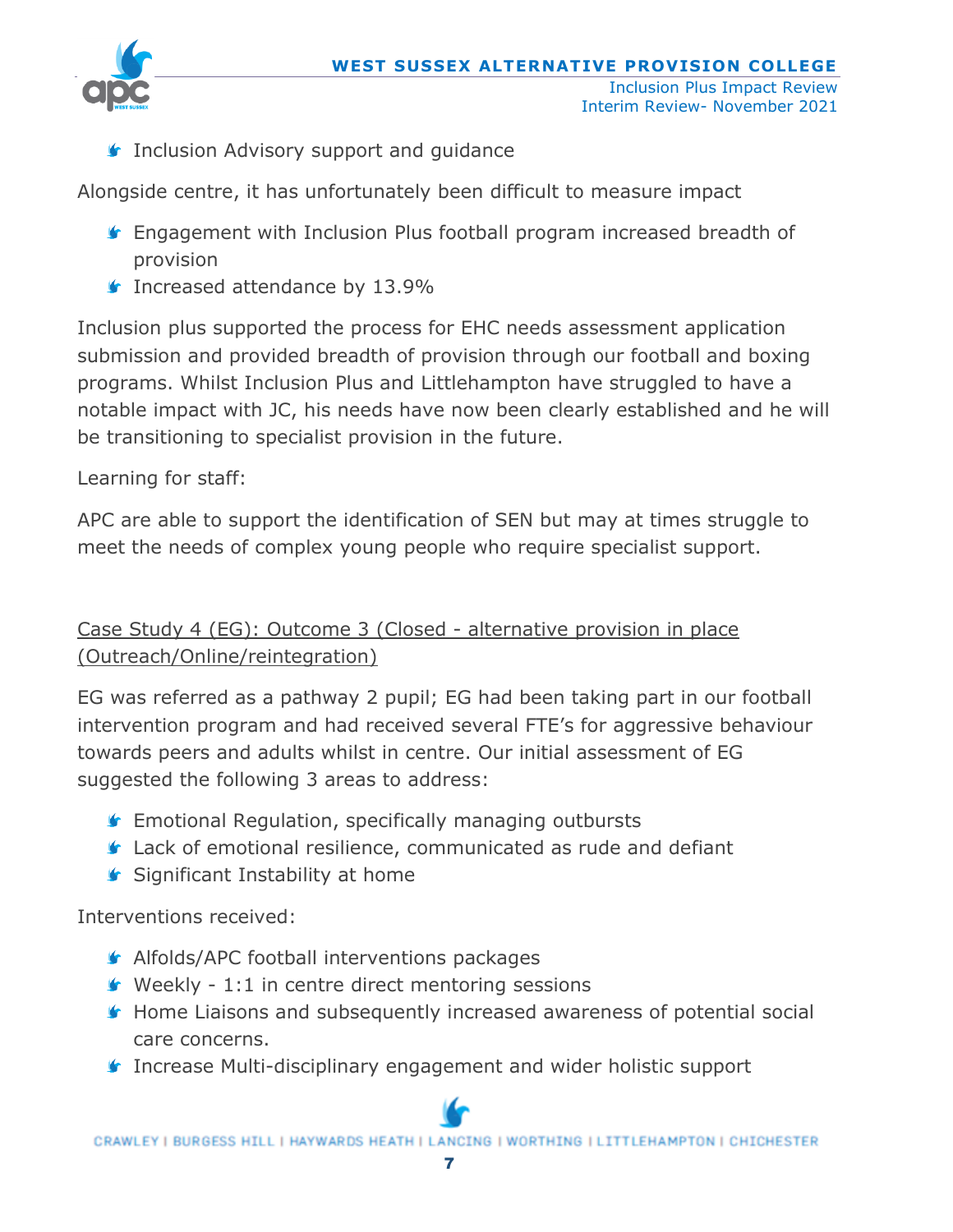

- Interim Review- November 2021
- **Support for preparation for transition**
- Advocacy at transitions meetings, transition support, communication with school and LA.

Alongside centre, this holistic approach has had a significant impact:

- **Increased stability at home and ongoing support**
- **■** Supported to successful transition to mainstream
- **Increased attendance**
- **Football apprenticeship with BHA**
- **Significantly improvement in emotional resilience**
- Significant improvement in self-regulation and management of situations.

EG continues to do very well in mainstream school and is on course to complete year 11, support has now been transitioned to the APC Inclusion Outreach Team who will support EG until Spring half term, providing Mentoring support and Art Based Emotional Literacy. Through our partnership with Alfolds Football Club, EG also be given the opportunity to access an apprenticeship with Brighton Hove Albion at the end of this academic year.